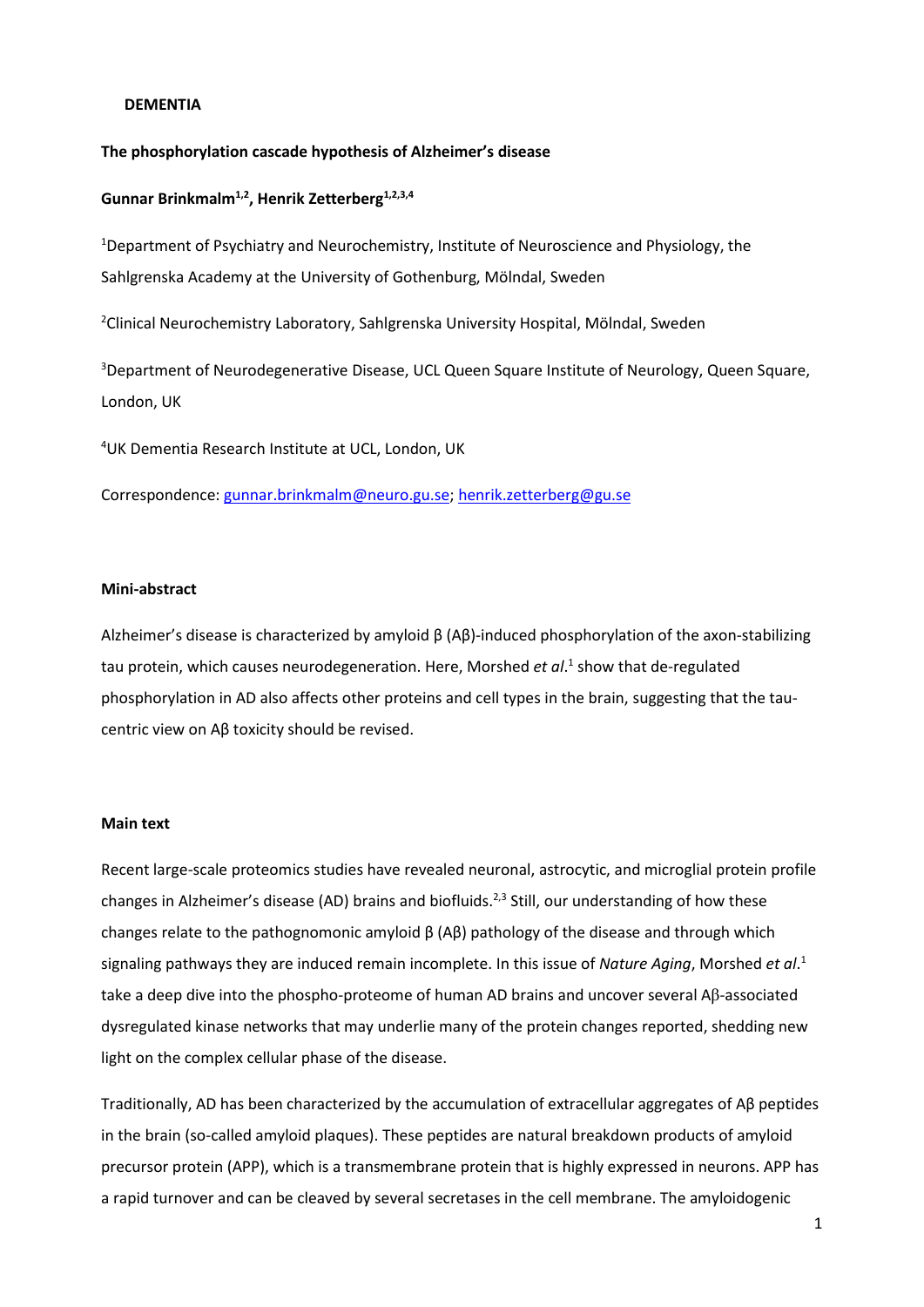processing pathway is characterized by concerted cleavages of APP by β- and γ-secretases, which result in the release of Aβ peptides of varying C-terminal length to the extracellular matrix; the 40-43 amino acid-long forms are sticky and tend to self-aggregate into oligomers, fibrils, and plaques in the brain tissue. Amyloidogenic APP processing is very active in the endosomal vesicle recycling system of the synapse and, together with complement proteins, oligomerized  $\Delta\beta$  may tag synapses for removal by microglia, <sup>4</sup> which is essential for synaptic homeostasis. In the young and healthy brain, the tagging of synapses for removal is thought to be a regulated and short-lived signal that induces phosphorylation of the axonal tau protein. The normal function of tau is to bind to and stabilize tubulin multimers of the axonal cytoskeleton. In pruning processes, tau is phosphorylated, which results in reduced affinity for tubulin and destabilization of the axon, facilitating its removal. Phosphorylated tau is normally either secreted from neurons or degraded in lysosomes. It may also be packed into inclusions for future recycling, a well-established phenomenon in hibernating mammals.<sup>5</sup> However, in AD, the constant exposure of neurons to aggregated Aβ (potentially via microglia and astrocytes) results in tau hyperphosphorylation and formation of intraneuronal tau inclusions, so-called neurofibrillary tangles, which gradually build up in neurons that eventually die off. This process is at the core of the traditional amyloid cascade hypothesis on AD pathogenesis.

However, due to repeated clinical trial failures of Aβ- and tau-targeting drug candidates, this rather simplified linear model (A $\beta \rightarrow$  tau  $\rightarrow$  neurodegeneration  $\rightarrow$  dementia) has been questioned. Instead, AD pathogenesis may involve a long and complex tissue reaction consisting of feedback and feedforward responses of astrocytes, microglia, oligodendrocytes, and the vasculature.<sup>6</sup> A $\beta$ accumulation is still at the core, but instead of focusing on neuronal tau phosphorylation, researchers are increasingly paying attention to the tissue reaction around the A $\beta$  deposits.<sup>2,3</sup> Since A $\beta$  is a potent inducer of neuronal tau phosphorylation through kinase activation, how about phosphorylation events in other cell types of the brain? Could these play a role in AD neurodegeneration? This is where the study by Morshed *et al.* enters the limelight.<sup>1</sup>

Morshed *et al.* collected brain samples from 48 patients (AD patients and age-matched cognitively normal controls) that were divided into fractions enriched for tyrosine and serine/threonine phosphorylated peptides side by side with non-phosphorylated peptides. Multivariate and cluster analysis were applied on the data, from which six major clusters of peptides and proteins emerged, that were strongly associated with AD pathology. The authors confirm that (i) Aβ levels follow AD pathology progression in an expected way, (ii) the tau cluster, driven by phosphorylated tau peptides, is the one most strongly associated with AD, and (iii) that synapse-associated proteins, reflecting synaptic integrity, anti-correlated with microglial proteins, as well as with tau.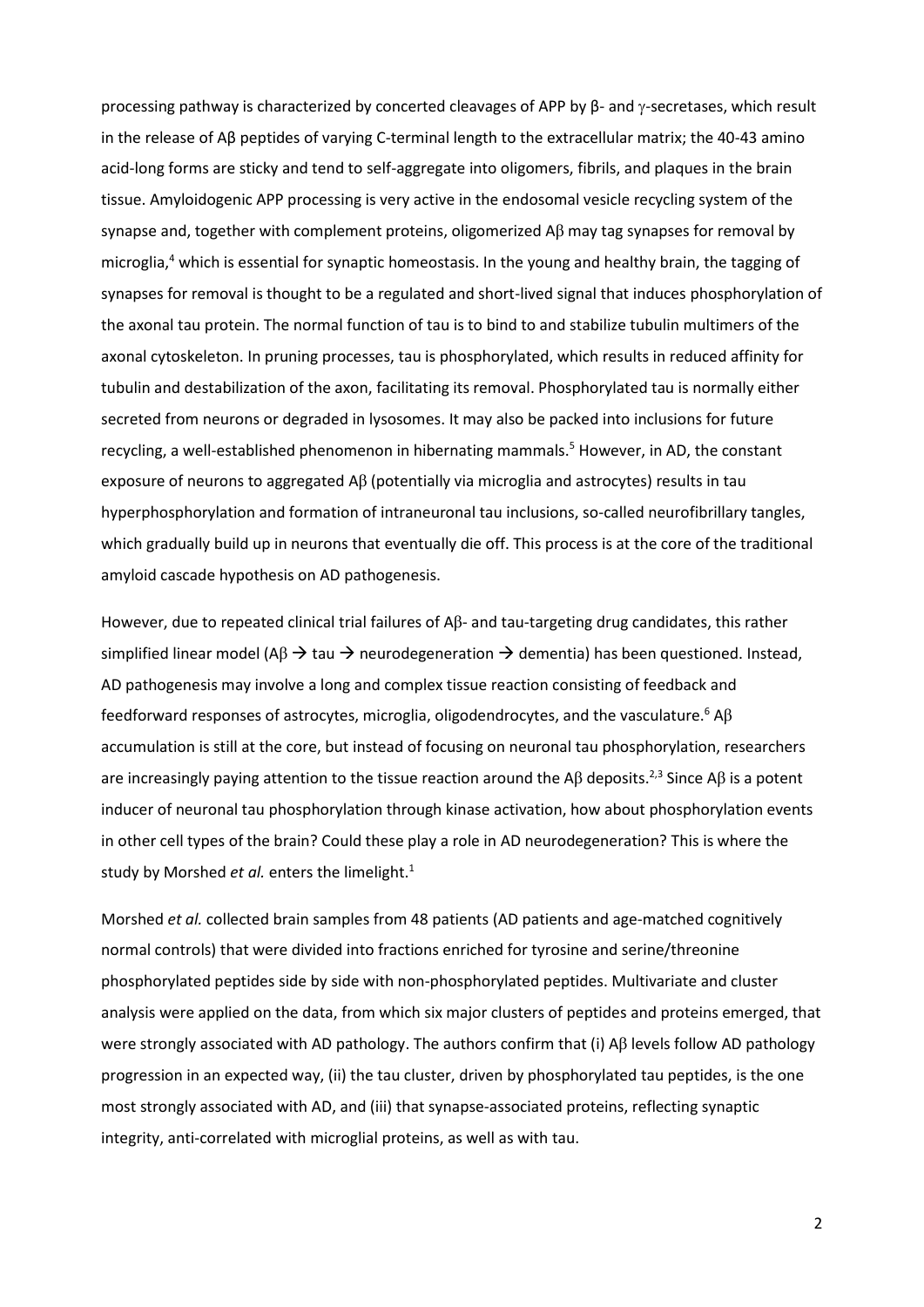An unexpected finding was that oligodendrocyte-associated proteins, such as myelin and neurofilaments, exhibited a greater difference than tau between AD and controls, suggesting that oligodendrocyte pathology, which has previously been largely neglected in AD studies, is an important disease process to consider. Interestingly, the tau and oligodendrocyte clusters did not correlate, and moreover, the authors could not link the variation in the oligodendrocyte cluster to current histopathological markers for AD, indicating the need for additional markers alongside those of traditional histopathology. However, by stratifying the patients into four groups according to tau and oligodendrocyte-associated protein levels, the authors found that patients with both tau and oligodendrocyte pathologies had the highest co-occurrence of other glial and neuronal pathologies. This suggests that changes in oligodendrocyte proteins occur late in AD and in parallel to the tau pathology. Moreover, the data suggest that microgliosis precedes astrogliosis.

Outstanding experiments in the study include the deep phospho-proteome analysis and the inclusion of pTyr peptides, revealing abundant AD-associated changes in phospho-peptides that extend way beyond tau. Monitoring these phosphorylated species was crucial to measure tau pathology, to discover the downregulation of neuronal phospho-peptides, which characterizes the synaptic failure of the disease, and to provide new insight into Aβ-related regulation of different signaling factors, in particular kinases (Figure 1). Many of these are involved in plasticity (the cyclin-dependent kinases, in particular) and extracellular matrix remodeling (*e.g.*, DDR1 and PTK) processes, suggesting that they are parts of the tissue reaction around Aβ plaques.

Finally, partial least squares regression models were built to investigate which peptides best predicted AD pathology. These analyses accentuate the great complexity of the data, and that proteins in general, as well as specific phosphorylation events in particular, are associated with pathological subtypes of AD. In summary, Morshed *et al*. have produced a remarkable piece of work hinting at the complexity of pathological processes; but they have also shown that it is possible to handle such complexity by careful analysis, generating interpretable data that shed additional light on the molecular events underlying neurodegeneration in AD. 1

The results underscore that the linear model of AD pathogenesis, linking Aβ accumulation to neuronal tau pathology, neurodegeneration, and clinical disease expression, should be revised. In contrast, the disease is associated with a plethora of changes in multiple kinase-related pathways in most cell types of the brain, which now need to be delineated experimentally. Whether this is a powerful pancytopathic effect of Aβ or also seen in non-Aβ tauopathies (diseases like progressive supranuclear palsy and some forms of frontotemporal dementia) will be important topics for future investigation.

3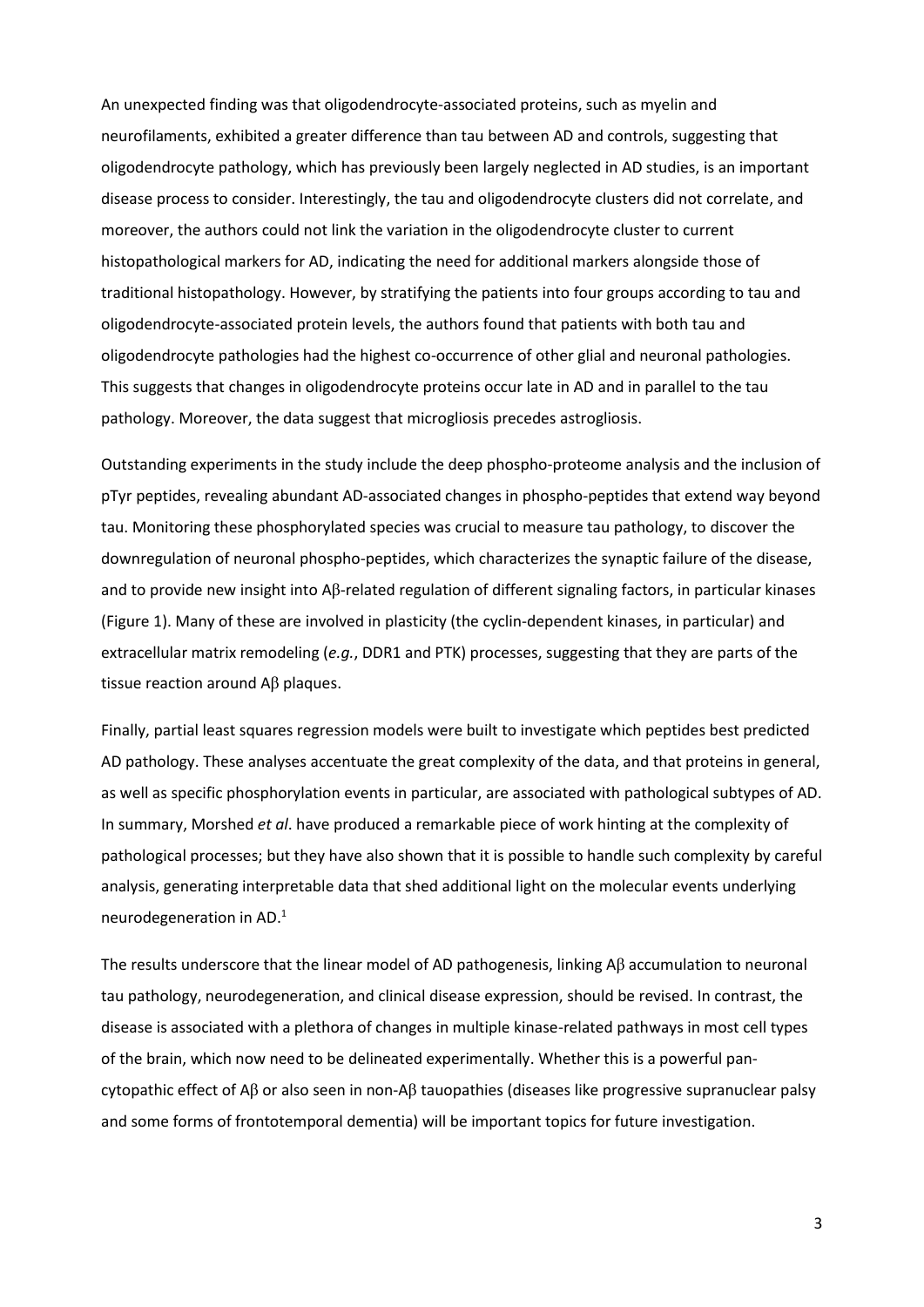# **Acknowledgements**

Work in the authors' laboratories is supported by the Swedish Research Council, the European Research Council, Swedish State Support for Clinical Research (ALFGBG), the Knut and Alice Wallenberg Foundation, and UK Dementia Research Institute at UCL. HZ is a Wallenberg Scholar.

# **Conflicts of interest**

Associate Professor Brinkmalm reports no disclosures. Professor Zetterberg has served at scientific advisory boards for Alector, Eisai, Denali, Roche Diagnostics, Wave, Samumed, Siemens Healthineers, Pinteon Therapeutics, Nervgen, AZTherapies and CogRx, has given lectures in symposia sponsored by Cellectricon, Fujirebio, Alzecure and Biogen, and is a co-founder of Brain Biomarker Solutions in Gothenburg AB (BBS), which is a part of the GU Ventures Incubator Program (outside submitted work).

# **References**

- 1. Morshed, N.*, et al.* Quantitative phosphoproteomics uncovers dysregulated kinase networks in Alzheimer's disease. *Nat Aging* **In press**(2021).
- 2. Johnson, E.C.B.*, et al.* Large-scale proteomic analysis of Alzheimer's disease brain and cerebrospinal fluid reveals early changes in energy metabolism associated with microglia and astrocyte activation. *Nat Med* **26**, 769-780 (2020).
- 3. Wesseling, H.*, et al.* Tau PTM Profiles Identify Patient Heterogeneity and Stages of Alzheimer's Disease. *Cell* **183**, 1699-1713 e1613 (2020).
- 4. Wu, J., Bie, B., Foss, J.F. & Naguib, M. Amyloid Fibril-Induced Astrocytic Glutamate Transporter Disruption Contributes to Complement C1q-Mediated Microglial Pruning of Glutamatergic Synapses. *Mol Neurobiol* **57**, 2290-2300 (2020).
- 5. Dujardin, S., Colin, M. & Buee, L. Invited review: Animal models of tauopathies and their implications for research/translation into the clinic. *Neuropathol Appl Neurobiol* **41**, 59-80 (2015).
- 6. De Strooper, B. & Karran, E. The Cellular Phase of Alzheimer's Disease. *Cell* **164**, 603-615 (2016).